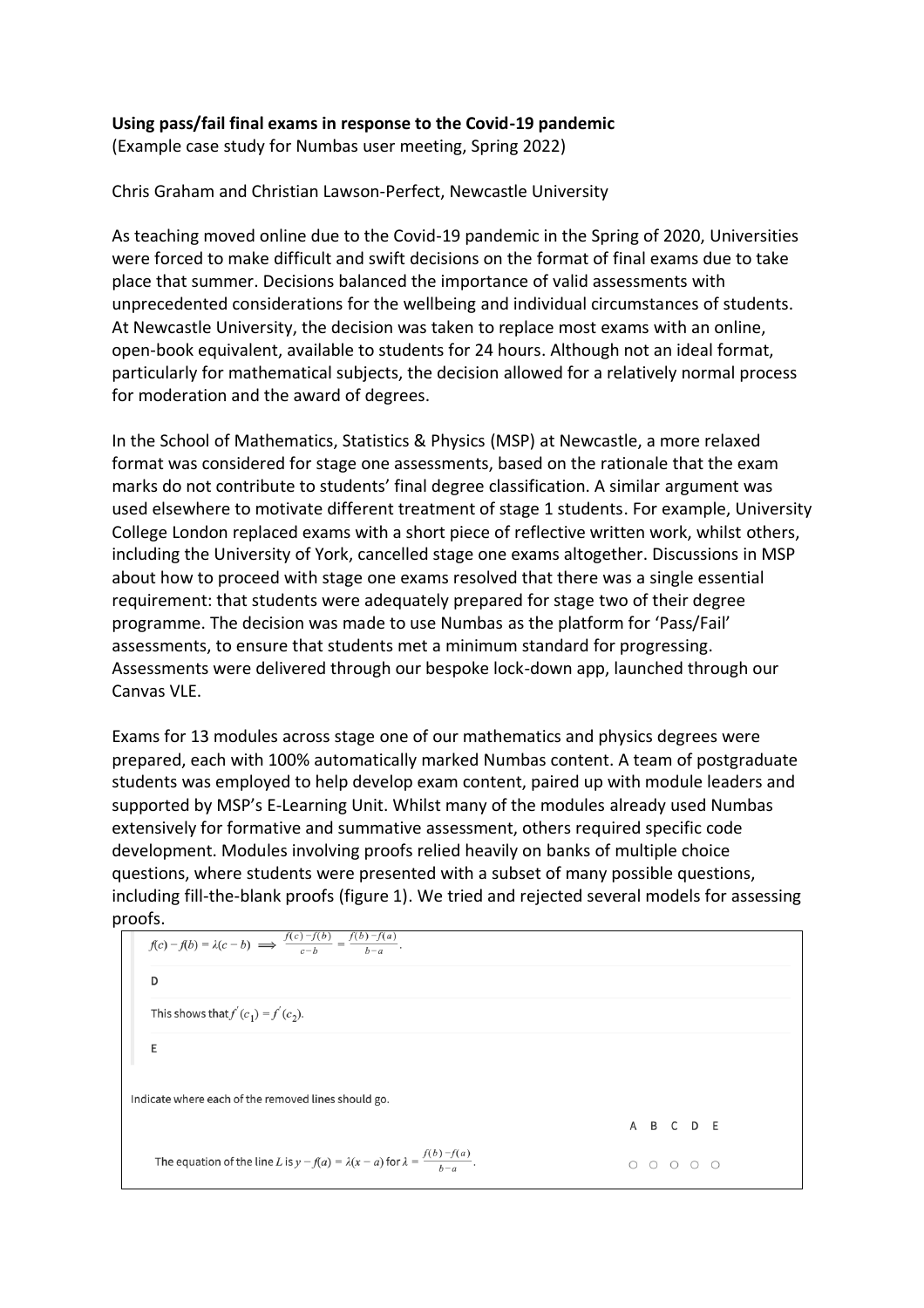*Figure 1: A proof question with missing lines. Students are asked where the removed lines should go. The question is randomly chosen from a set of similar questions and its content itself (i.e. the missing lines) is randomised.*

Students typically had between 3 and 6 exams, depending on degree programme. Students were able to access their exams any time in the three-week exam period and could attempt as many times as they liked to achieve a pass mark of 60% in each exam. This was significantly higher than the normal pass mark of 40% for our modules; it was chosen to match the typical median mark for our exams.

At the end of each attempt, students were shown a feedback message indicating their pass/fail status and were given information on where marks were allocated, whilst correct answers and solutions were hidden throughout.





The results illustrated in figure 2 for a single module, multivariate calculus, were typical of most of the exams. The top pane, illustrating the first attempt score by each student, has a remarkably similar distribution to a normal exam. The second pane represents the final score, based on each student's best attempt, with most continuing until they reached the 60% pass mark. One advantage to this format is that students in the 40-60% range, who would have passed if this was a single sitting exam, were forced to improve their score and hopefully in turn will have consolidated their knowledge of the module content to better prepare for stage two.

Student feedback was mixed. Many reflected kindly on the flexible format,

*"the ability to redo the test and know how I've done immediately after was much less stressful than the 24 hour test"*